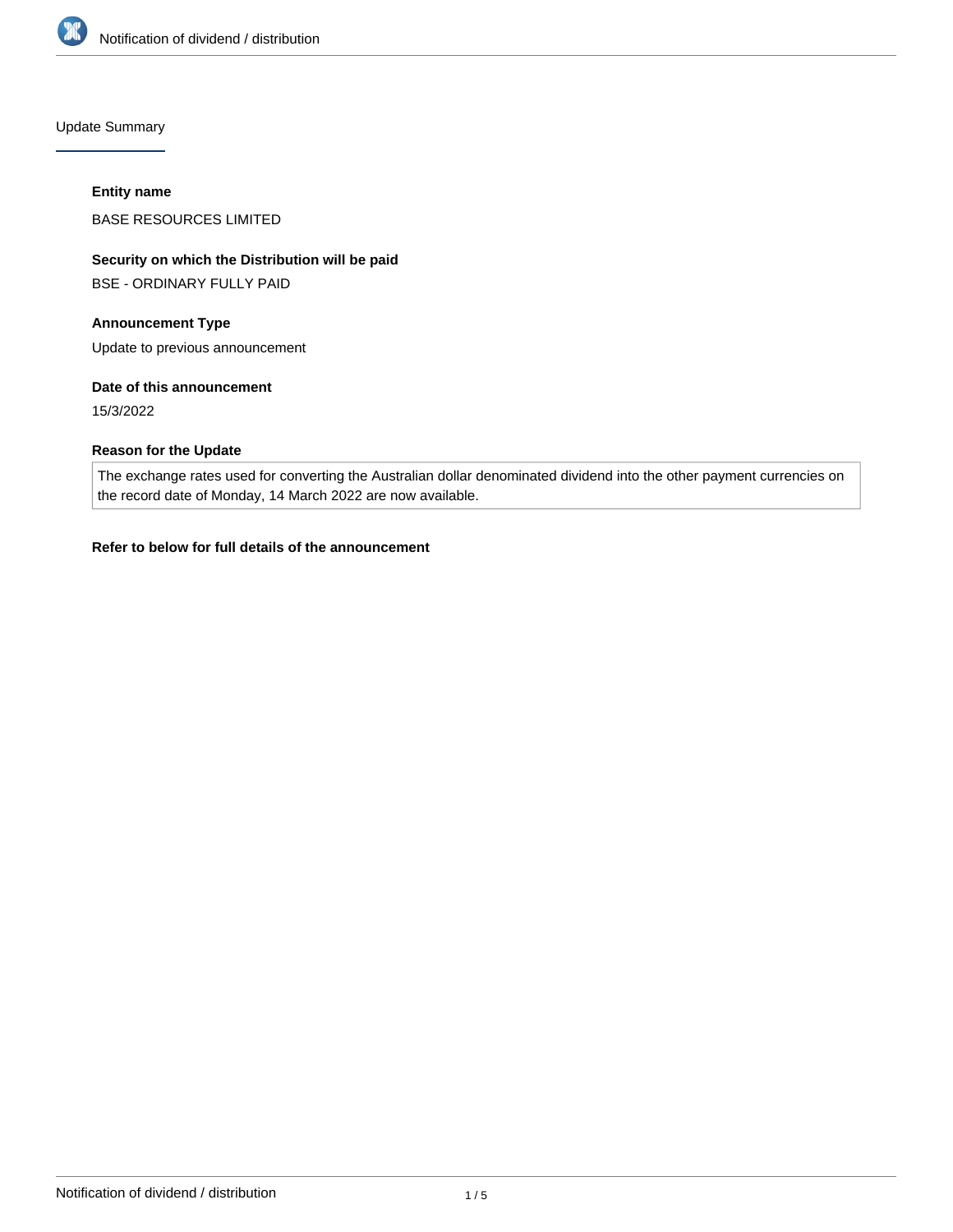

Announcement Details

Part 1 - Entity and announcement details

### **1.1 Name of +Entity**

BASE RESOURCES LIMITED

# **1.2 Registered Number Type** ABN

**Registration Number**

88125546910

**1.3 ASX issuer code**

**BSE** 

# **1.4 The announcement is**

Update/amendment to previous announcement

### **1.4a Reason for update to a previous announcement**

The exchange rates used for converting the Australian dollar denominated dividend into the other payment currencies on the record date of Monday, 14 March 2022 are now available.

### **1.4b Date of previous announcement(s) to this update**

27/2/2022

#### **1.5 Date of this announcement**

15/3/2022

**1.6 ASX +Security Code BSE** 

**ASX +Security Description**

ORDINARY FULLY PAID

Part 2A - All dividends/distributions basic details

## **2A.1 Type of dividend/distribution** Ordinary

# **2A.2 The Dividend/distribution:**

relates to a period of six months

# **2A.3 The dividend/distribution relates to the financial reporting or payment period ending ended/ending (date)** 31/12/2021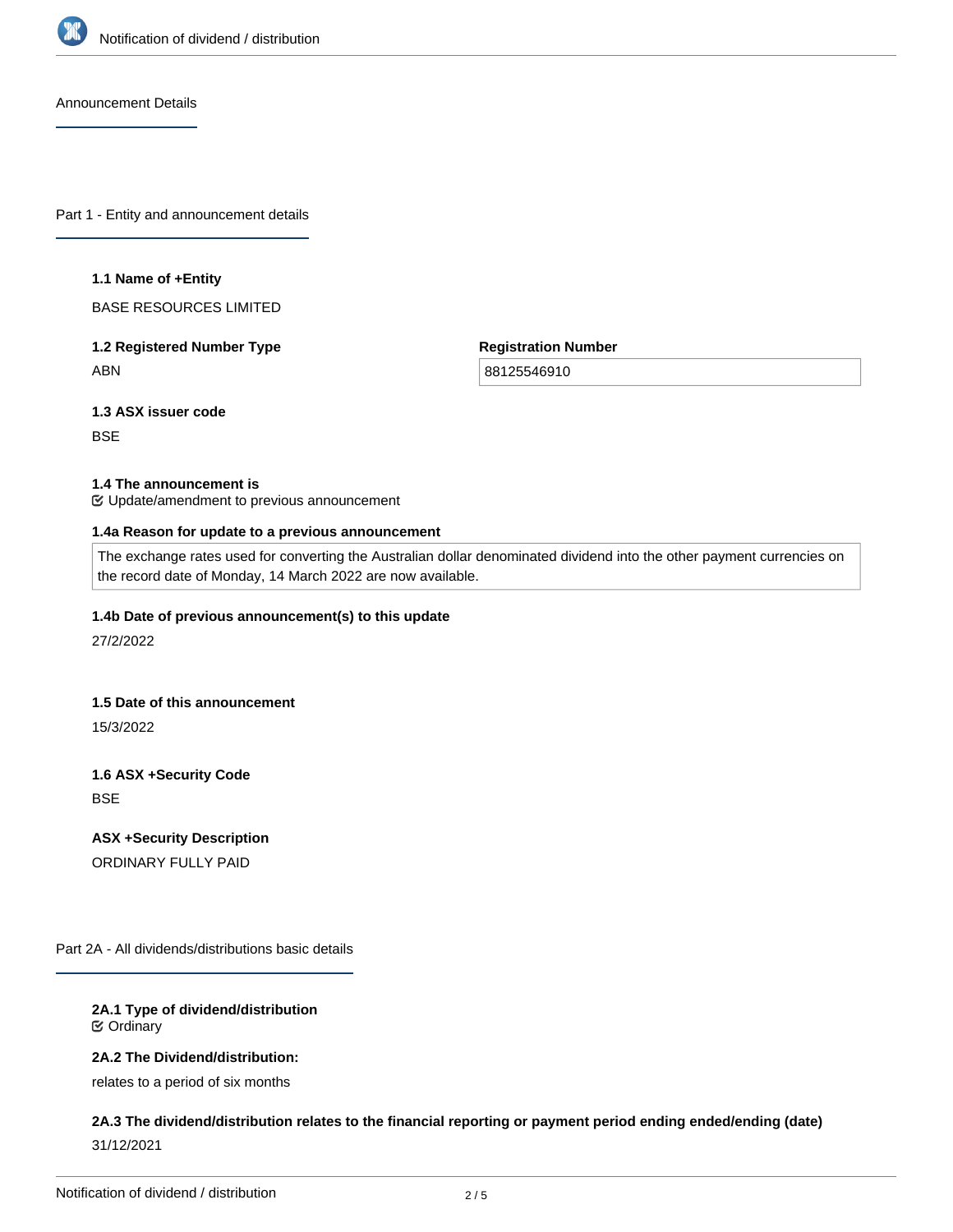### **2A.4 +Record Date**

14/3/2022

## **2A.5 Ex Date**

11/3/2022

### **2A.6 Payment Date**

31/3/2022

**2A.7 Are any of the below approvals required for the dividend/distribution before business day 0 of the timetable?**

- **Security holder approval**
- **Court approval**
- $\bullet$ **Lodgement of court order with +ASIC**
- $\bullet$ **ACCC approval**
- $\bullet$ **FIRB approval**
- $\bullet$ **Another approval/condition external to the entity required before business day 0 of the timetable for the dividend/distribution.**

No

**2A.8 Currency in which the dividend/distribution is made ("primary currency")**

AUD - Australian Dollar

**2A.9 Total dividend/distribution payment amount per +security (in primary currency) for all dividends/distributions notified in this form**

AUD 0.03000000

**2A.10 Does the entity have arrangements relating to the currency in which the dividend/distribution is paid to securityholders that it wishes to disclose to the market?** Yes

**2A.11 Does the entity have a securities plan for dividends/distributions on this +security?** We do not have a securities plan for dividends/distributions on this security

**2A.12 Does the +entity have tax component information apart from franking?** No

Part 2B - Currency Information

**2B.1 Does the entity default to payment in certain currencies dependent upon certain attributes such as the banking instruction or registered address of the +securityholder? (For example NZD to residents of New Zealand and/or USD to residents of the U.S.A.).** Yes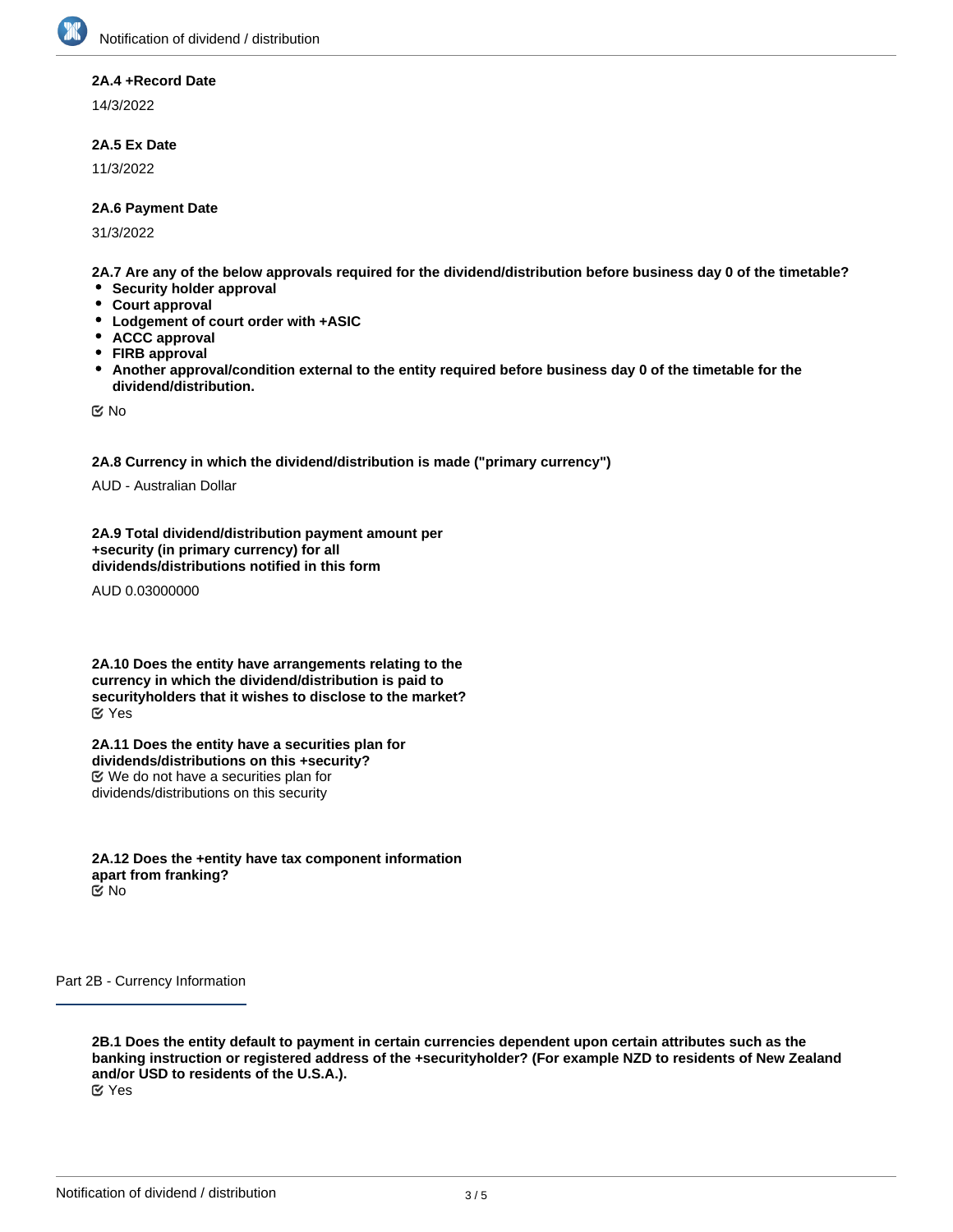# **2B.2 Please provide a description of your currency arrangements**

Dividend has been determined in Australian dollars, but will also be paid in US dollars and British pounds sterling. Shareholders will be paid in Australian dollars, unless they elect to be paid in US dollars or British pounds sterling by specifying direct credit banking details for a financial institution in the relevant currency prior to 8.00 pm (Sydney time) on Monday, 14 March 2022. Depositary interest holders will be paid in British pounds sterling. The dividend will be converted to USD and GBP based on applicable exchange rates on the record date (14 March 2022).

Shareholders should refer to Base Resources' accompanying ASX announcement titled 'FY22 Interim Dividend - Key dates and information' for further details about how to provide or update their banking details.

Shareholders may elect to receive their dividend electronically in another currency using the Global Wire Payment Service offered by Computershare, Base Resources' share registry. For a list of currencies offered and how to subscribe to the service, shareholders should contact the share registry.

## **2B.2a Other currency/currencies in which the dividend/distribution will be paid:**

| <b>Currency</b>      | Payment currency equivalent amount per security |
|----------------------|-------------------------------------------------|
| USD - US Dollar      | USD 0.02166600                                  |
| GBP - Pound Sterling | GBP 0.01660050                                  |

### **2B.2b Please provide the exchange rates used for non-primary currency payments**

| AUD/USD: 0.72220 |  |  |  |
|------------------|--|--|--|
| AUD/GBP: 0.55335 |  |  |  |

**2B.2c If payment currency equivalent and exchange rates not known, date for information to be released**

**Estimated or Actual? EX Actual** 

16/3/2022

**2B.3 Can the securityholder choose to receive a currency different to the currency they would receive under the default arrangements?**

Yes

### **2B.3a Please describe what choices are available to a securityholder to receive a currency different to the currency they would receive under the default arrangements**

Shareholders can elect to receive the dividend in US dollars or British pounds sterling by specifying direct credit banking details for a financial institution in the relevant currency prior to 8.00 pm (Sydney time) on Monday, 14 March 2022. Depositary interest holders cannot elect to receive a currency other than British pounds sterling.

### **2B.3b Date and time by which any document or communication relating to the above arrangements must be received in order to be effective for this dividend/distribution**

Monday March 14, 2022 20:00:00

### **2B.3c Please provide, or indicate where relevant forms can be obtained and how and where they must be lodged**

Shareholders can provide or update their banking details by completing and returning a Direct Credit Form to Computershare or visiting [www.computershare.com.au/](http://www.computershare.com.au/)easyupdate/BSE.

Direct Credit Forms can be obtained by contacting Computershare:

(1) on 1300 850 505 (within Australia) or +61 3 9415 4000 (outside of Australia) Monday to Friday 8.30am to 8.00pm (Sydney time); or

(2) by email at web.queries@computershare.com.au.

Direct Credit Forms should be returned to Computershare: